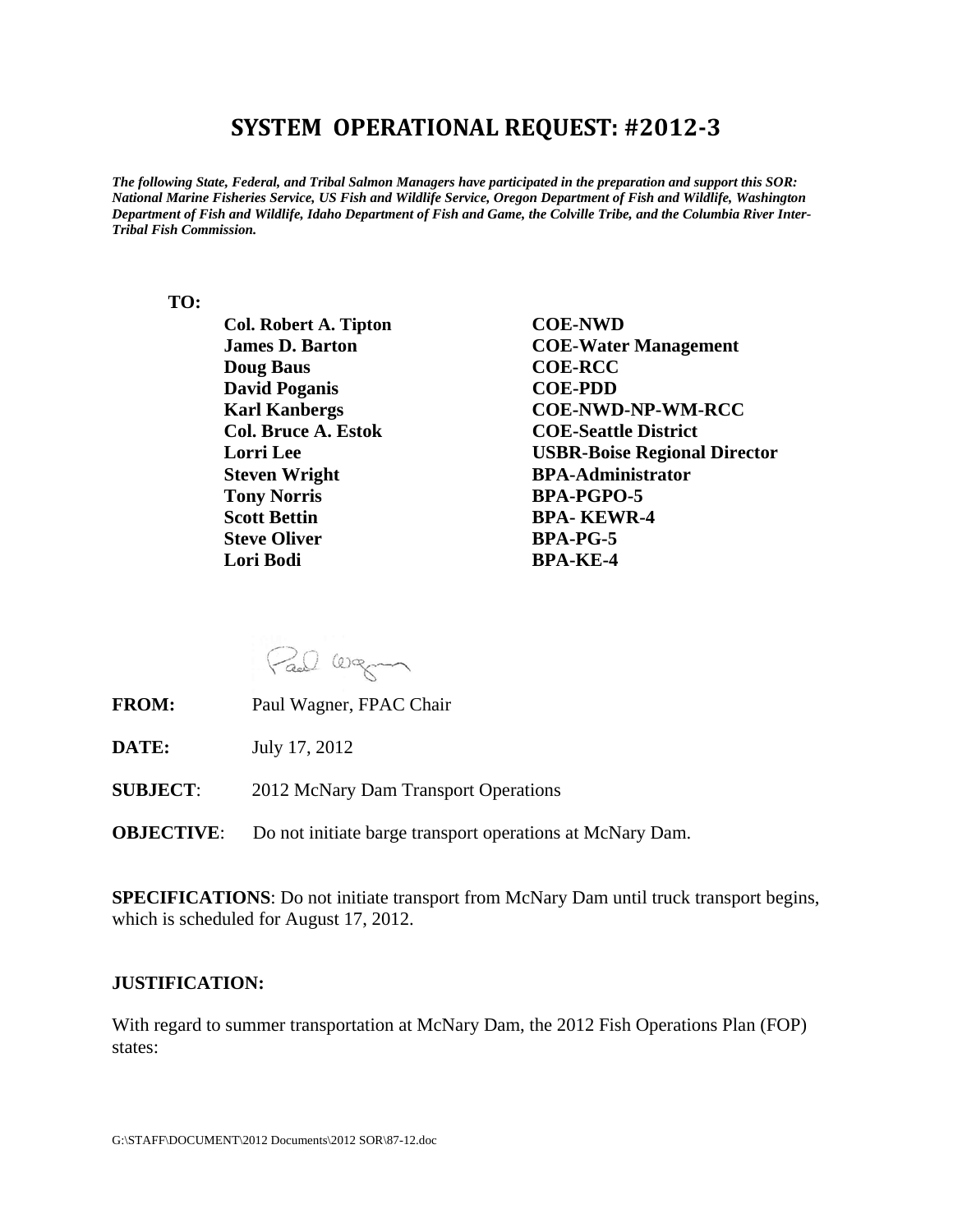Transportation will be initiated at McNary Dam between July 15–30 per the 2010 Supplemental BiOp (RPA 30, Table 4) and in coordination with NOAA Fisheries and the TMT. Fish will be transported from McNary Dam by barge through August 16, then transported by truck every other day. All fish collected will be transported except those marked for in-river studies. Fish are expected to be transported through September 30. The presence of factors such as excess shad, algae or bryozoans that can clog screens and flumes may result in discontinuing transport operations at McNary Dam before September 30. Detailed criteria for McNary transport are contained in the FPP, Appendix B.

Transportation operations may be adjusted for research purposes, due to conditions at the collection facilities, or as a result of the adaptive management process (to better match juvenile outmigration timing and/or to achieve or maintain performance standards). If new information indicates that modifying (or eliminating) transportation operations at McNary Dam is warranted, adaptive management will be used to make appropriate adjustments through coordination with the FPOM/TMT.

The Salmon Managers signed on to this request recommend modifying transport operations at McNary Dam for the summer of 2012. The recommendation to not initiate transport prior to August 17 is based on the following information:

- 1. Flow at the McNary project is forecast to be in excess of 200 kcfs until mid-August. Transport benefits were observed in study years during the mid-July to mid-August timeframe when flow was in the range of 80 to 150 kcfs. The most recent data on McNary transport is from the years 2001 and 2002. That data indicated a transport to inriver benefit ranging from 1.2 to 1.5 could occur during the mid-July to mid-August timeframe. Substantial improvements have been made to the McNary project and the projects down river which has likely benefited in-river conditions and reduced the transport benefit observed in those years.
- 2. A new juvenile outfall has been constructed at the McNary project that should improve survival at this project.
- 3. Risk to the outfall if there is a problem with a barge operating in the relatively high flow condition at this project this year. Also, interruptions in spill and changes in the spill pattern would be required for the barge to dock at the juvenile facility.
- 4. Preliminary data indicating high survival of subyearlings released through the McNary outfall this year.

Table 1 displays estimates of survival from detection at McNary Dam to the tailrace at John Day Dam for PIT-tagged subyearling fall Chinook. The fish in these groups were production fish from Lyons Ferry Hatchery that were detected at McNary Dam and returned to the river between the dates of June 1-June 28, over the years 2006-2012.